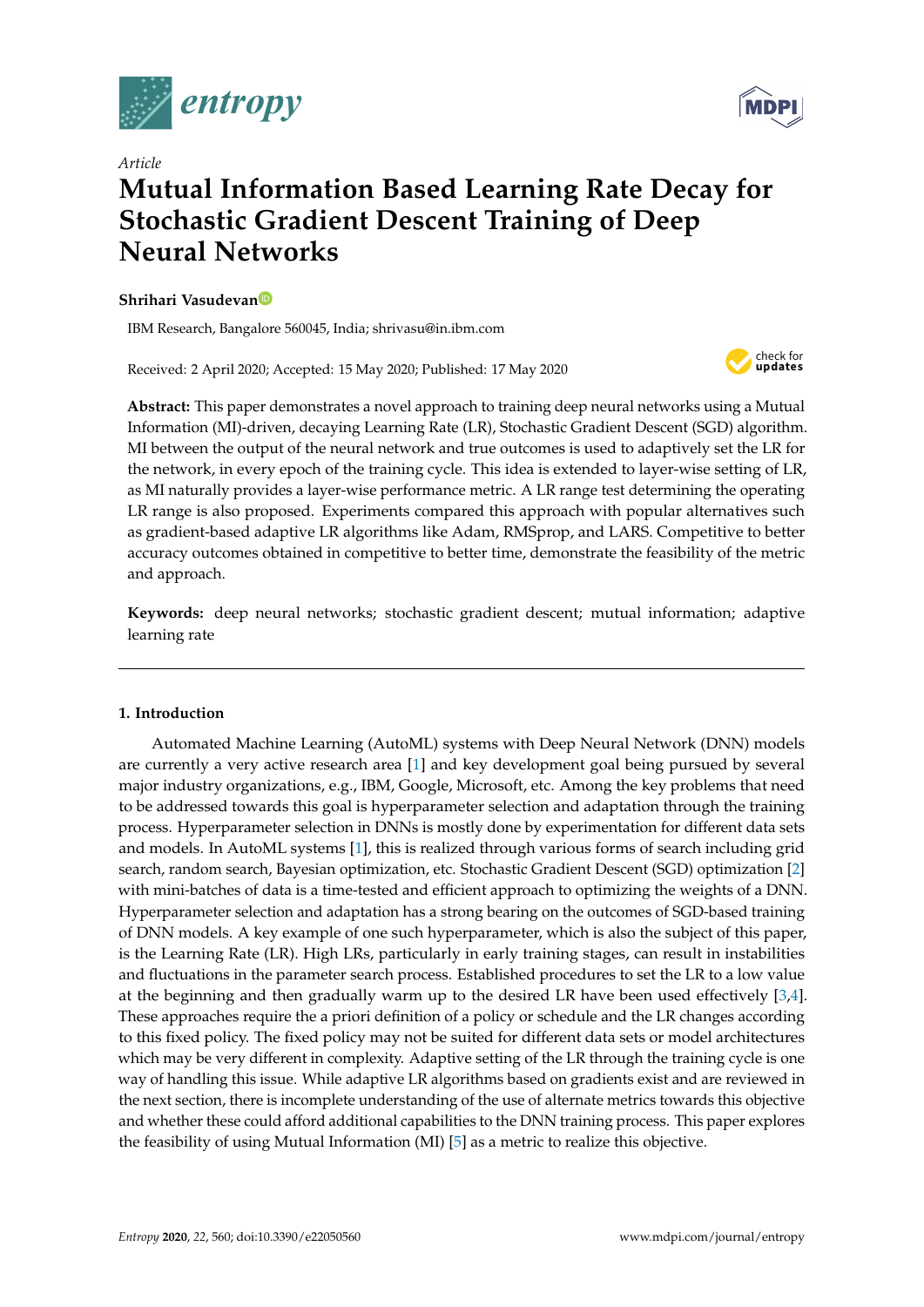#### **2. Related Work**

Adaptive learning rate (LR) schedules based on gradients have been proposed in various Gradient Descent (GD)-based optimization algorithms used for training deep neural networks; a survey of these is presented in [\[6\]](#page-13-5). These include AdaGrad [\[7\]](#page-13-6), AdaDelta [\[8\]](#page-13-7), RMSprop [\[9\]](#page-13-8), Adam [\[10\]](#page-14-0), and some more recent algorithms. Broadly, these set LRs at the level of individual parameters by considering the magnitude of past gradients; parameters associated with smaller past gradients are given a higher LR to enable larger updates as compared to those associated with larger past gradients. Depending on the data set and model complexity, careful initial selection of the LR may be required.

While adaptive gradient-based algorithms provide an excellent option for many scenarios, traditional (mini-batch) SGD is still the preferred option for situations involving complex models or data sets. Convergence properties of SGD have been studied in [\[2\]](#page-13-1); the paper demonstrates that subject to a few basic assumptions, an appropriately decreasing LR enables SGD to almost certainly converge to a minima. Various forms of decay in LR have been used, e.g., time-decay, step-decay, and exponential decay. Typically, in all of these cases, a decay-rate parameter and LR bounds (at least the maximum or starting LR) is required. The approach presented in this paper also requires the specification of LR bounds, a threshold based on change in Mutual Information (MI), and optionally, a starting LR. The difference arises in the nature of the decay and the new value of the LR. Established decay-LR SGD variants have a fixed rate of decay. The approach presented has a variable rate of decay governed by a threshold that is set to control search-space exploration at a given LR while favoring "exploitation" of the search-space as the LR decays. The new value of the LR set is based on a performance measure of the model. This work thus builds on the well established basis of (mini-batch) SGD using a decaying LR, but explores the viability of MI as a metric to automatically adapt the LR.

Recent works such as that in [\[11\]](#page-14-1) use the training loss to adapt the LR for training the neural network model. The paper is based on linearizing the loss function at each epoch and finding its roots. At each epoch, the LR is set as the difference between current loss and the minimum achievable loss (observed thus far in the epoch) taken relative to the inner product between an estimated gradient and the update provided by a standard optimizer. The authors of [\[12\]](#page-14-2) perform layer-wise adaptation of the LR to address the issue of large batch-size training of convolution networks. It observed significant variation in the ratio of the L2 norm of the weights of a layer to that of its gradients, between layers. Consequently, it proposed the LARS algorithm, which uses a network-level LR that decays exponentially with time (epochs). This global LR is further scaled locally for each layer using the ratio described before, computed for each layer. The approach presented in this paper explores the use of a layer-wise computable performance metric (MI) to adapt the LR, layer-wise, through the training cycle.

An automation of decaying LR SGD may be realized by different performance measures. Training accuracy is directly available and may be used; however, it does not provide a layer-wise performance measure for layer-wise LR setting, naturally obtainable using MI. Validation accuracy has the same issue but experience has also shown that it can be unreliable depending on the data set and partitioning. In principle, alternative performance measures, such as precision, recall, etc., may be used, but neither are these layer-wise metrics nor is the connection between a change in them and corresponding change in LR clear. MI provides a surrogate measure of classification accuracy [\[13\]](#page-14-3); in addition to capturing model performance, it can also be computed layer-wise.

Hu et al. [\[14\]](#page-14-4) perform a study of information theoretic measures for objective evaluation of classifications. Several Normalized Information Measures derived from MI, divergence, and cross-entropy were considered. The paper suggests that measures from the first category were generally superior for data distinguishability. Meyen [\[15\]](#page-14-5) links MI to classification accuracy through conditional (input-specific) classification accuracies. The work shows that MI and classification accuracy provide upper and lower bounds on each other through the conditional classification accuracy. It also suggests that MI and classification accuracy capture different aspects of the classification, that they are complementary and recommends that MI also be considered when developing classifiers. It is possible for two models to be identically accurate but for one to be more informative than the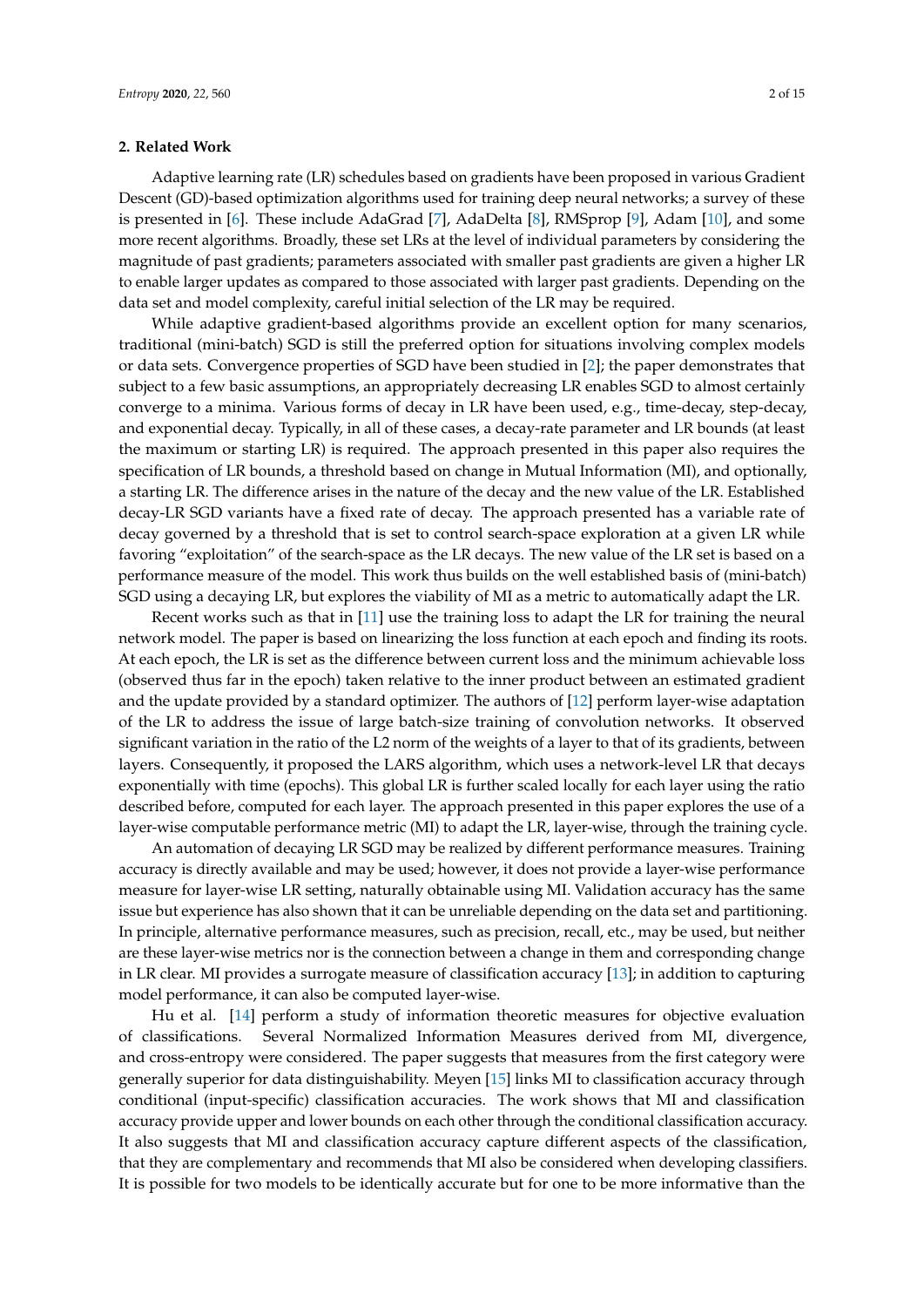other; the latter may be expected to generalize better. This work explores an indirect approach to utilizing MI—the standard training pipeline (cost-function and optimizer) is not modified but the MI is used as a performance metric for adapting the LR through training.

Recent works of Tishby et al. [\[16\]](#page-14-6) view deep neural networks through the Information Bottleneck (IB) [\[17\]](#page-14-7) lens. In brief, IB theory is a MI-based signal compression–reconstruction formulation that attempts to find a maximally compressed signal abstraction that captures maximum information content of the signal. In the current context, the signal would correspond to the data being modeled (denote input as *X* and output as *Y*) and the abstraction would correspond to the layers of the neural network (denote as *T*). Shamir et al. [\[13\]](#page-14-3) point out that the MI between a neural network layer and the input  $(MI(T, X)$  denoted here-on as *ITX*) functions as a regularization term and the MI between a neural network layer and the output (*MI*(*T*,*Y*) denoted here-on as *ITY*) functions as a measure of performance (e.g., classification accuracy). For a classification problem, the paper derives an upper bound on the misclassification error in terms of *ITY*. It also suggests that the amount of relevant information captured by the layer (or network up-to and including the layer) about *Y* is given by *ITY*/*IXY*, where *IXY* is the MI between the input *X* and output *Y*. Data Processing Inequality (DPI) [\[5\]](#page-13-4) guarantees that  $ITY \leq IXY$  for any layer or network.

Preliminary approach and experimental results of this paper were reported in [\[18\]](#page-14-8). This paper presents significant improvements over the previous version, significant change to the LR policy to enable it to build on the well understood convergence properties of decaying LR SGD and significantly better experimental results. The use of MI as a metric for LR adaptation is intended to lead to further work towards a deeper understanding of DNNs [\[19\]](#page-14-9) and learning of DNNs through maximizing Mutual Information [\[16](#page-14-6)[,20\]](#page-14-10).

The contributions of this work are as follows.

- A MI-based automation of decaying LR SGD training of neural network models that adaptively sets the LR layer-wise or for the whole network, through the training cycle.
- A LR Range Test that defines the broad LR bounds within which the proposed algorithm operates.
- Evaluation of the proposed algorithm in comparison with state-of-the-art alternatives applied to a range of data sets and models, to demonstrate the viability of the use of MI for automating decaying LR SGD training.

#### **3. Approach**

The proposed training algorithm is shown in Algorithm [1.](#page-3-0) It basically performs regular SGD-based Deep Neural Network (DNN) model training with an information driven LR setting every epoch. The model architecture and data set are first subject to an LR Range Test (LRRT) described in Algorithm [2;](#page-4-0) this yields broad LR bounds within which the algorithm operates (*LRmin*, *LRmax*), the LR (*LRtop*) among the candidate LRs that produced maximum value of a metric (e.g., training accuracy) and a significance threshold *e*. A small set of data is randomly sampled from the training data for MI computation. All MI computation measurement and reference upper bound are done only using this small subset only. Two metrics are computed during every epoch– $d<sub>p</sub>$  is a measure of how far the model with current best MI is from the maximum value it can achieve and *d<sup>s</sup>* is a measure of the relative change in the MI between epochs. Both MI metrics used in the training algorithm are relative measures, enabling effective use of MI in the standard training pipeline without much computational overhead. Note that Algorithm [1](#page-3-0) may be applied at the level of the network using the last layer for MI computation or may also be applied on a per-layer basis to set the LR of each layer independently. The value of  $d_p$  decides the LR for the current epoch and the value of  $d_s$  determines when the LR has to be changed.

The LR value is essentially set as  $max(d_p \cdot (1 - \frac{e}{E}) \cdot LR_{max}, LR_{min})$ . The first term reduces LR proportional to the current performance level relative to the maximum attainable; it implements a performance-based LR decay. The second term ensures LR reduction even in the face of the performance stagnating (e.g., a model that significantly under-fits the data). For models that are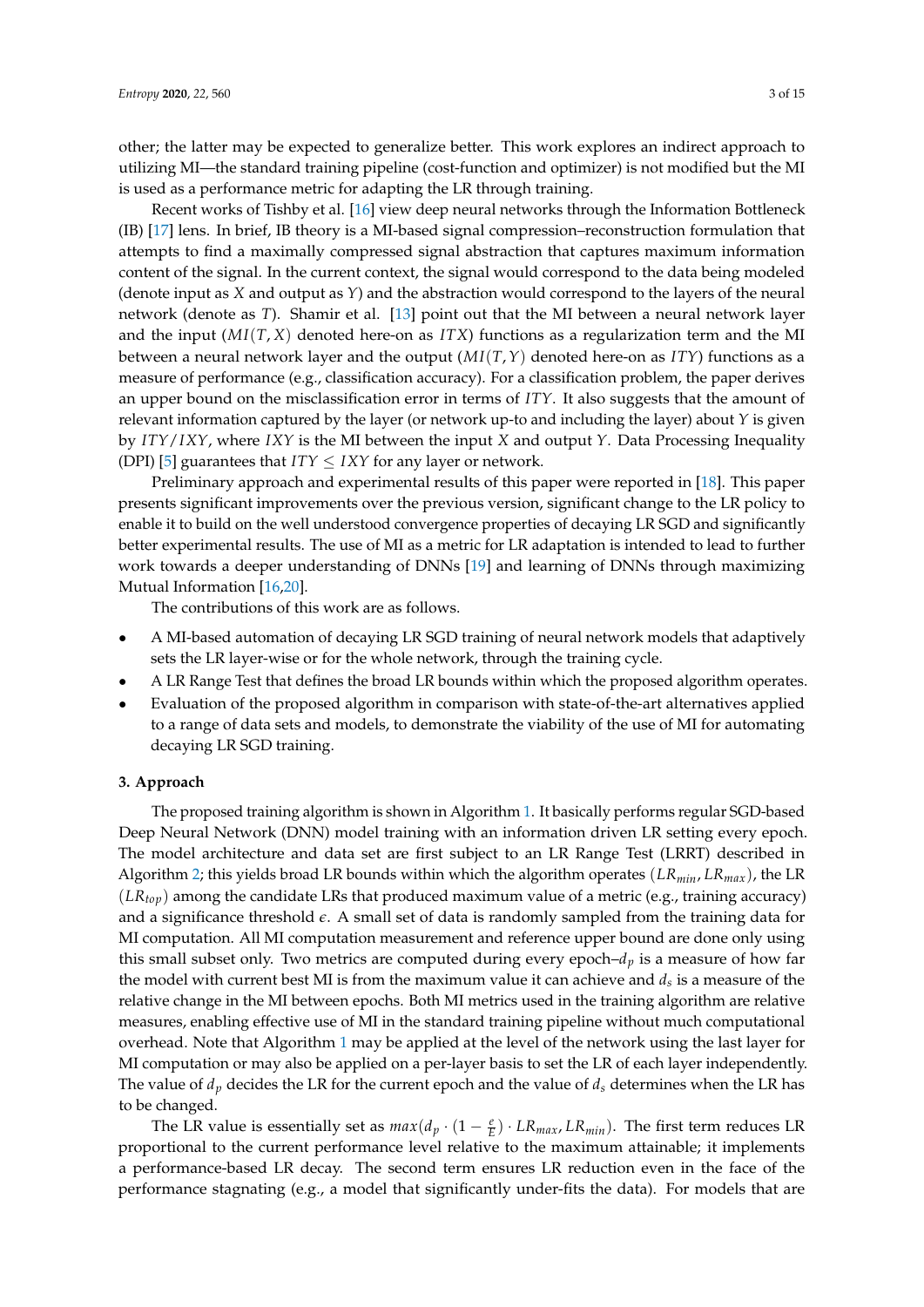a priori known to fit the data well, this component can even be removed; experience suggests a small performance improvement may be obtained. The LR thus decays at a variable rate, with its value being defined by a performance component and a simple time-decay component. The LR is set as a function of *LRmax* and is bounded by (*LRmin*, *LRmax*).

**Algorithm 1:** MI-based decaying LR SGD

<span id="page-3-0"></span>**Data:** Training [, validation], test data, model and number of epochs *E* **Result:** Trained DNN model and accuracy on data partitions Initialize model weights Random sample  $n \ll N$  data points for MI computation where  $N =$  number of training data Perform LR Range Test with model to obtain  $(LR_{min}, LR_{max}, LR_{top}, \epsilon)$ Compute *IXY*, the DPI provided theoretical MI upper bound of the *n* data Compute *ITY*, the initial pre-training (epoch 0) MI of the *n* data Initialize performance metric  $d_p = 1 - \frac{ITY}{IXY}$ Initialize saturation metric  $d_s = 1.0$ **for** *epoch*  $e \leq E$  **do if** *e == 1* **then** Set *LR<sup>e</sup>* to *LRtop* or alternatively, Set  $LR_e$  to  $max(\frac{ITY}{IXY} \cdot LR_{max}, LR_{min})$ **else** Compute  $d_p = 1 - \frac{max(ITY_{0:e-1})}{IXY}$ *IXY* Compute  $d_s = \frac{ITY_{e-1} - ITY_{e-2}}{ITY_{e-1}}$ *ITYe*−<sup>1</sup> **if** *e == 2* **then**  $\left| \right.$  Set *LR*<sup>*e*</sup> to *max*(*d*<sub>*p*</sub>  $\cdot$  *LR*<sub>*max*</sub>, *LR*<sub>*min*</sub>) **end else if**  $(e > 2$  *and*  $d_s < \epsilon$ *)* **then** Set  $LR_e$  to  $max(d_p \cdot (1 - \frac{e}{E}) \cdot LR_{max}, LR_{min})$ **end end** Perform regular forward pass and SGD backpropagation using *LR<sup>e</sup>* to train model. Record loss, accuracy and *ITY* at end of epoch. **end**

For the first epoch, the starting LR can be set to *LRtop*, obtained from the LRRT. It may also be set to a low value based on the initial pre-training MI as shown in Algorithm [1;](#page-3-0) therefore, the use of *LRtop* is optional. Experience suggests both starting LRs perform well. Experiments reported in this paper have used *LRtop*. In the second epoch, the algorithm sets the LR based on the first epoch performance. Thereafter, LR changes occur when the change in MI metric *d<sup>s</sup>* is below *e*; these changes incorporate maximum performance attained thus far and the simple time-decay component.

The state-of-the-art approach to initial LR determination by Smith [\[21\]](#page-14-11) is based on a single run/model, a single metric, and continuous LR increase during the run. Although it is fast, it does not address repeatability of results. It cannot isolate the performance of a particular candidate LR, as performance depends on the previous LR and the initial model state. It cannot specify a layer-wise LR operating range in its current form and is essentially a manual process involving visual inspection, even if automation guidelines exist.

The LRRT procedure proposed in this work and described in Algorithm [2](#page-4-0) essentially runs the training method described in Algorithm [1](#page-3-0) for a fixed number of epochs, for a set of candidate LRs, and picks a LR range from their outcomes. The automated LR range selection process runs a multi-trial approach so as to enable repeatable outcomes. Each LR is tested from the same initial model state to enable fair testing, until training crashes and a new trial (model weights reset) begins. It records both standard training accuracy/loss metrics and also the MI measure *ITY*; the latter measure can also be recorded layer-wise to enable layer-wise specification of LR operating range. A crash in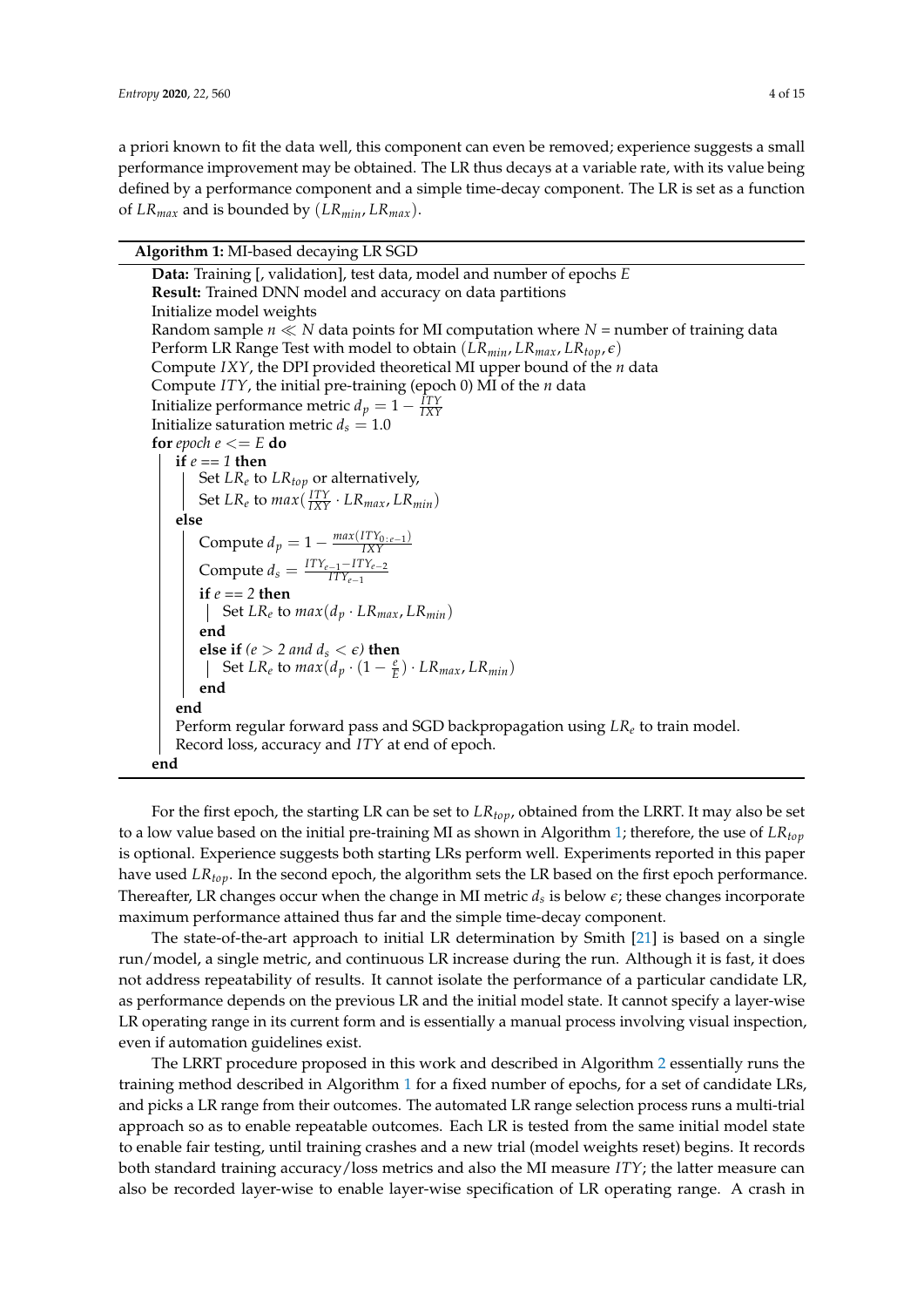training is typically exemplified by a sudden or dramatic drop in all performance attributes. When multiple attributes are of interest (e.g., training accuracy and *ITY*), the LR bounds (*LRmin*, *LRmax*) can be computed for each attribute and the one with larger *LRmax* can be chosen. In some cases, it may be possible to combine multiple attributes into a composite attribute and then extract the LR bounds as in the algorithm. Essentially, the LRRT picks LR bounds based on a fraction of the maximum performance; the first LR from which the growth exceeds this threshold and the first LR beyond which performance relative to maximum performance drops below this threshold constitute the required LR bounds. The process is automated and results in  $(LR_{min}, LR_{max}, LR_{top}, \epsilon)$ . For experiments in this paper, the bound selection uses training accuracy and the significance threshold  $\epsilon$  is based on the MI saturation metric, as required of the training algorithm.

| Algorithm 2: LR Range Test |  |  |  |  |
|----------------------------|--|--|--|--|
|----------------------------|--|--|--|--|

**Data:** Training data, MI computation data, model, test LRs, number of trials and epochs per trial **Result:**  $(LR_{min}, LR_{max}, LR_{top}, \epsilon)$ Compute *IXY*, the DPI provided theoretical MI upper bound of the *n* data **for** *epoch*  $t \leq$  *number-of-trials* **do** Initialize and save initial model **for** *each LR<sup>i</sup> in candidate LR list* **do** Set model  $\leftarrow$  initial model Compute *ITY*, the initial pre-training (epoch 0) MI **for** epoch  $e \leq$  *number-of-epochs-per-trial* **do if** *e == 1* **then** Set *LR* to *LR<sup>i</sup>* Compute  $d_p = 1 - \frac{ITY}{IXY}$ Compute  $d^2_s = 1.0$ **else** Compute  $d_p = 1 - \frac{max(ITY_{0:e-1})}{IXY}$ *IXY*  $\text{Compute } d_s = \frac{ITY_{e-1} - ITY_{e-2}}{ITY_{e-1}}$ *ITYe*−<sup>1</sup> **end** Perform regular forward pass and SGD backpropagation using *LR<sup>i</sup>* to train model. Compute loss, accuracy and *ITY* after training-epoch Record *e*, *dp*, *d<sup>s</sup>* , *LR*, *ITY*, Train loss and Train accuracy If training has crashed break and start a new trial from (current) candidate *LR<sup>i</sup>* **end** If number-of-epochs-per-trial epochs of training successfully completed, record in a summary table *D* for *LR<sup>i</sup>* , the following attributes - *LR*, *min*(*ds*), initial and final training loss, initial and final *ITY*, initial and final training accuracy. **end end** For each attribute of interest (e.g., training accuracy), compute two more columns in *D* quantifying for each LR, (1) *d*1*n* = change between initial and final values and (2) *dnn* = difference relative to maximum value across all candidate LRs. Set *LRtop* to the LR producing the maximum value (MAXVAL) of the attribute. Compute *Thresh* = MAXVAL / C1; C1 is a preset constant (typically, 10) Set *LR*<sub>min</sub> as the first LR from which  $d1n \geq T$ *hresh* Set  $LR_{max}$  as the first LR from which  $dnn \geq 7$ *hresh* for all successive LRs Set  $\epsilon$  to median of all recorded  $min(d_s)$  values multiplied by a constant *C*2 (typically, 1)  $R$ **eturn**  $(LR_{min}, LR_{max}, LR_{top}, \epsilon)$ 

<span id="page-4-0"></span>When the LRRT is performed in time constrained scenarios (e.g., AutoML systems running on time budgets), fewer trials and epochs per trial (e.g., two trials of three epochs each) may be used. While the bounds will remain largely unaffected, the significance threshold *e* may be larger leading to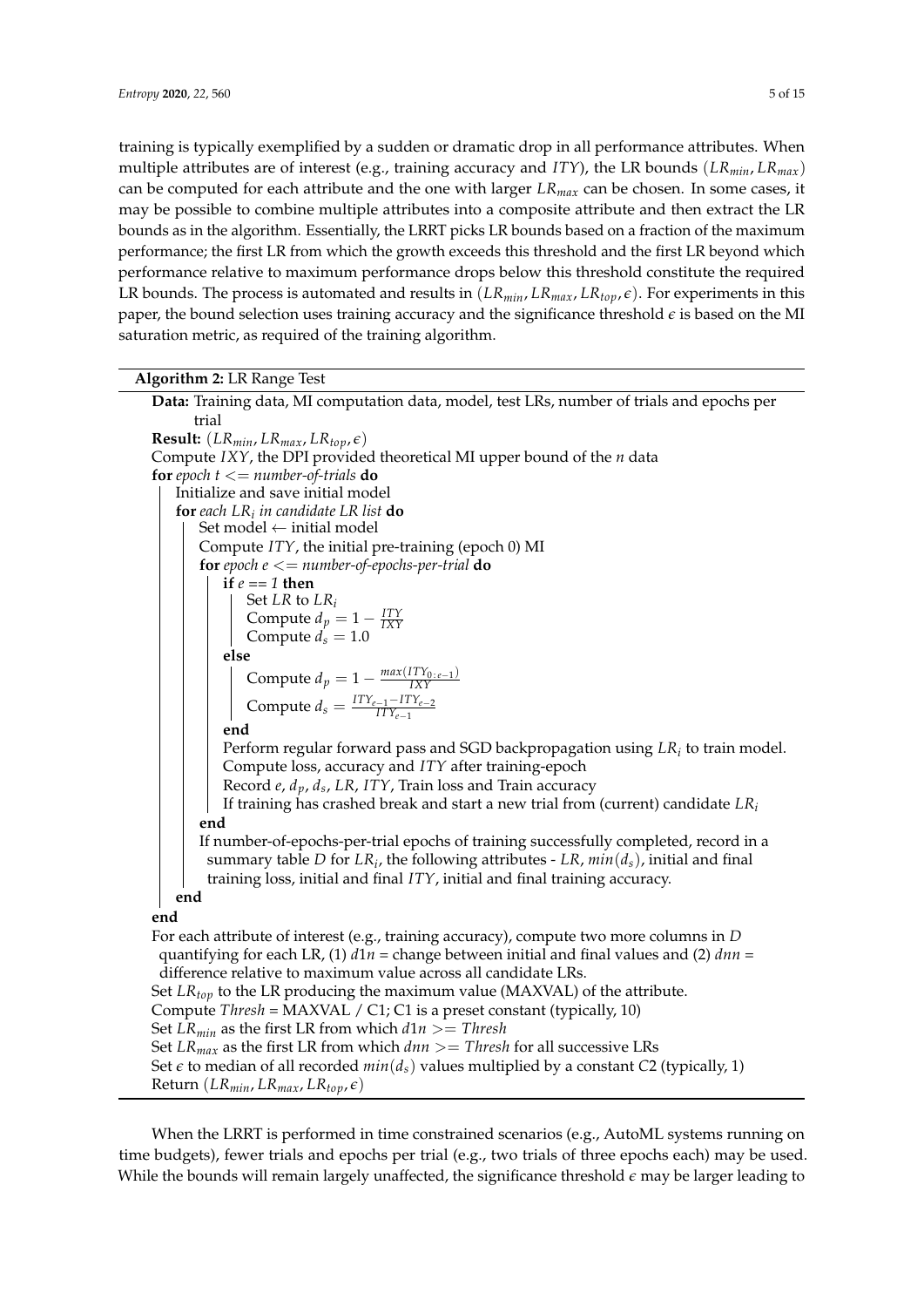frequent LR decay that would resemble a continuous time-decay curve. This effect may be offset by setting constant *C*2 << 1 in Algorithm [2.](#page-4-0) Extensive experimentation suggests that budget permitting, a LRRT of at least three trials of five-to-six epochs each would be useful. A small *e* would lead to relatively less frequent LR decay; the resulting LR plot would resemble a step-decay curve.

Bottou [\[2\]](#page-13-1) demonstrated the almost certain convergence property of SGD subject to the assumptions on (1) differentiabilty of the cost function, (2) two conditions on the learning rate (LR), (3) constraint that moments of the update do not grow too quickly relative to the change in parameters, and (4) constraint that the cost function cannot have a plateau region within which the parameters can grow indefinitely without ever being able to leave. The two conditions on the LR require that it decreases rapidly but not so quickly so as to prevent the algorithm from reaching the minima. These are respectively quantified as  $\sum_{i=1}^{\infty} \gamma_i^2 < \infty$  and  $\sum_{i=1}^{\infty} \gamma_i = \infty$ , where  $\gamma_i$  are the LR values. The approach presented in this paper automates the LR decay using a performance-based variable-rate decay of the LR, to enable both layer-wise and full-network LR setting; the paper explores the use of a MI-based performance metric in this context. The approach may thus leverage established ideas on SGD convergence. Using a fixed decay could result in unnecessary dwelling at a relatively high LR even when the model has quickly trained to a competitive performance outcome. This would lead to slower convergence. It is important to note that no change to the loss function is pursued in this work. No change to the standard SGD training pipeline is proposed. Consequently, the proposed approach also does not affect the overfitting properties of the standard DNN training pipeline. The proposed approach replaces a fixed parameter-based decaying LR SGD with a variable performance-based decaying LR SGD; automated approaches to parameter selection and a layer-wise performance metric are also proposed.

#### **4. Experiments**

Experiments were conducted on multiple standard image classification data sets with different standard DNN architectures; they compared the proposed approach with one or more gradient-based adaptive LR algorithms such as Adam [\[10\]](#page-14-0) and RMSprop [\[9\]](#page-13-8), standard step-decay SGD, and the weight-norm/gradient-based layer-wise adaptive LR algorithm (LARS) [\[12\]](#page-14-2). The data sets used include MNIST [\[22\]](#page-14-12), CIFAR-10, CIFAR-100 [\[23\]](#page-14-13), and Imagenet-1K [\[24\]](#page-14-14). The CIFAR-10 data set was tested with two different architectures—the AllConvNet [\[25\]](#page-14-15) and the VGG-16 [\[26\]](#page-14-16). Layer-wise testing of the proposed approach was limited to MNIST and CIFAR-10 applied to the AllConvNet. In all experiments, the best test accuracy of 3 random seed runs is reported; unless specified, the deviation in outcomes between the 3 runs was within 0.5%. Each run trains a model from scratch. All models use ReLU activations for all layers except the last one which uses a Softmax. SGD training used a fixed momentum of 0.9. Nesterov acceleration was used for training MNIST and CIFAR-10 (AllConvNet); for CIFAR-10 (VGG-16), CIFAR-100 and Imagenet-1K, standard settings including weight-decay were used. For each data set, a LRRT was performed to determine the LR operating range before applying the proposed algorithm. Layer-wise testing of the proposed approach applied the exact same LR operating range for each layer. It is also possible to conduct a layer-wise LRRT to determine layer-wise LR operating ranges. For all alternative approaches (Adam, RMSprop and LARS), a first test was performed to determine the best initial LR from a range of options (about 10). This was followed by 3 tests with this LR; the results report the best of these outcomes.

Computing MI is computationally expensive; performing MI computation after each epoch in deep neural network training can prove to be infeasible. This paper uses the Kraskov–Stögbauer–Grassberger (KSG) estimator [\[27\]](#page-14-17) for MI estimation; other algorithms could also be used. The KSG estimator is approximate in that it adds a small jitter (∼*e* <sup>−</sup>10) to overcome data degeneracies. This paper relies on two ideas to effectively use MI in training with large data sets: (1) use a subset of data for MI computation; plotting the MI vs sample size curve for different data sets enables informed selection of an appropriate subset sample size for per-epoch MI computation, and (2) the approximate MI value may suffice if the relative measures can be utilized for the problem.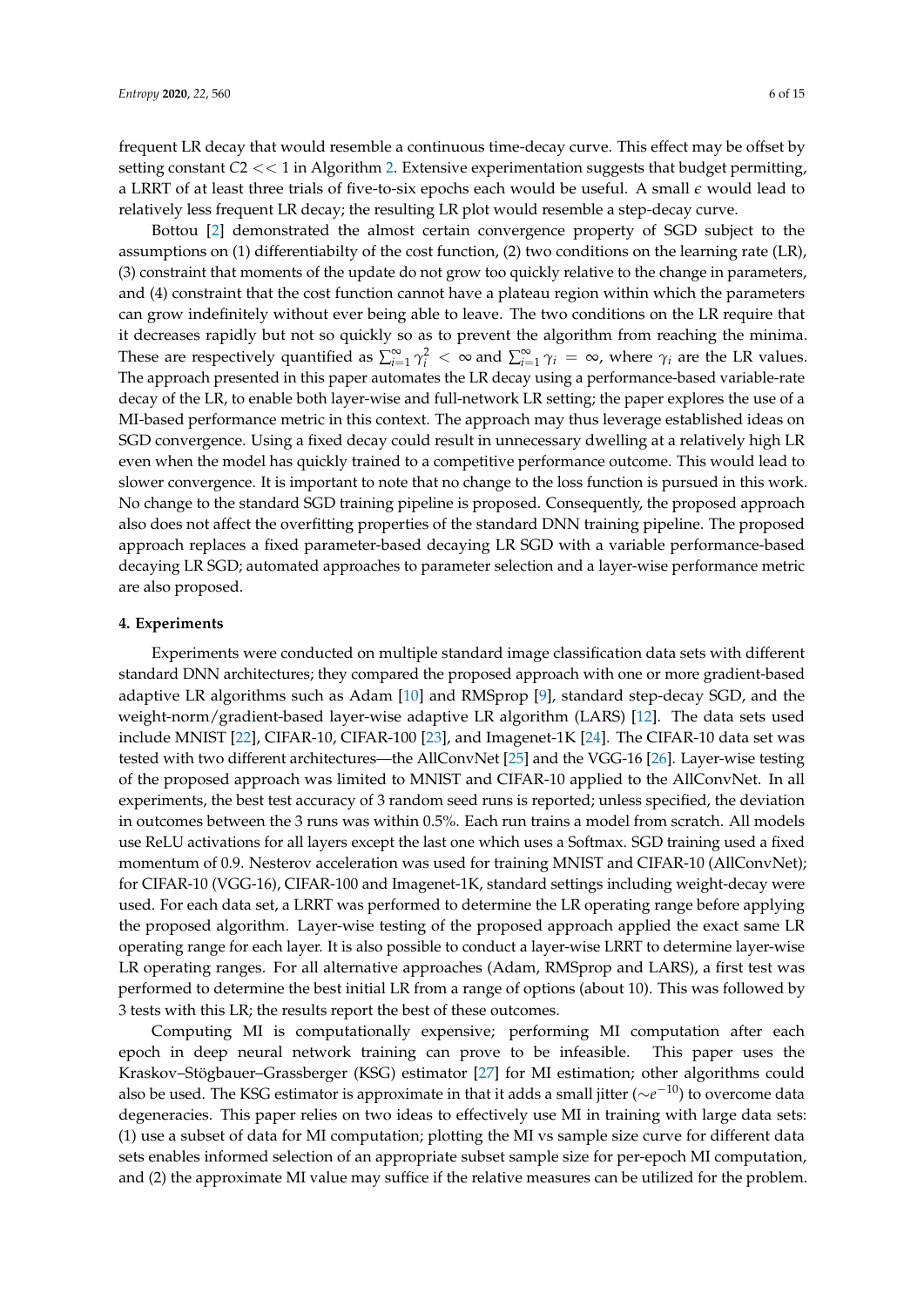Based on Figure [1,](#page-6-0) a sample size of 1000 was chosen for MI computation in the experiments of this paper; this number was a trade-off between computational overhead (due to the chosen size) and variation in the MI estimate. The Experiments section also describes a sample size sensitivity test to check the practical impact of the selected size on training outcome of training. A large sample size while providing a more accurate MI estimate would add significant computational overhead to the training process. Since accurate MI estimation is not a required objective of the approach presented in this paper, the approach is developed on an approximate estimate of the MI.

MNIST: Data comprises 60,000 training and 10,000 testing grayscale images of size  $28 \times 28$ , representing 10 class outcomes. A model (see Figure [2\)](#page-6-1) based on the LeNet-5 architecture [\[22\]](#page-14-12) was trained on the data. The model had two sets of convolution and pooling blocks followed by 2 fully connected layers separated by a Dropout layer. Training was done for 50 epochs using a batch size of 256. No data transformation other than basic scaling of data to [0, 1] was performed. Adam and RMSprop each reported a best accuracy of 99.53%. The proposed approach reported a best outcome of 99.27% when trained using a single LR (see Figure [3\)](#page-7-0) and 99.39% when trained using layer-wise LR based on its MI (see Figure [4\)](#page-7-1). The LARS algorithm reported a best accuracy of 99.[4](#page-7-1)3%. Figure 4 suggests layer-wise training may be beneficial because the earlier layers continue tuning the model weights for much longer, resulting in slower decay of LR, whereas the last layers mapping abstract features to outcomes reaches its desired state quickly, resulting in rapid decay of LR.

<span id="page-6-0"></span>

**Figure 1.** Mutual Information (MI) (of input and output training data) vs. sample size for MNIST (**left**) and CIFAR-10 (**right**) as computed using the KSG estimator. The plots show estimated mean and standard deviation (error bar) for each sample size tested. A sample size of 1000 was chosen for MI computation in the experiments of this paper—this was selected as a trade-off between computational cost of computing MI and the variation in estimates. A sample size sensitivity test using CIFAR-10 is described in the experiments.

<span id="page-6-1"></span>

**Figure 2.** MNIST model description.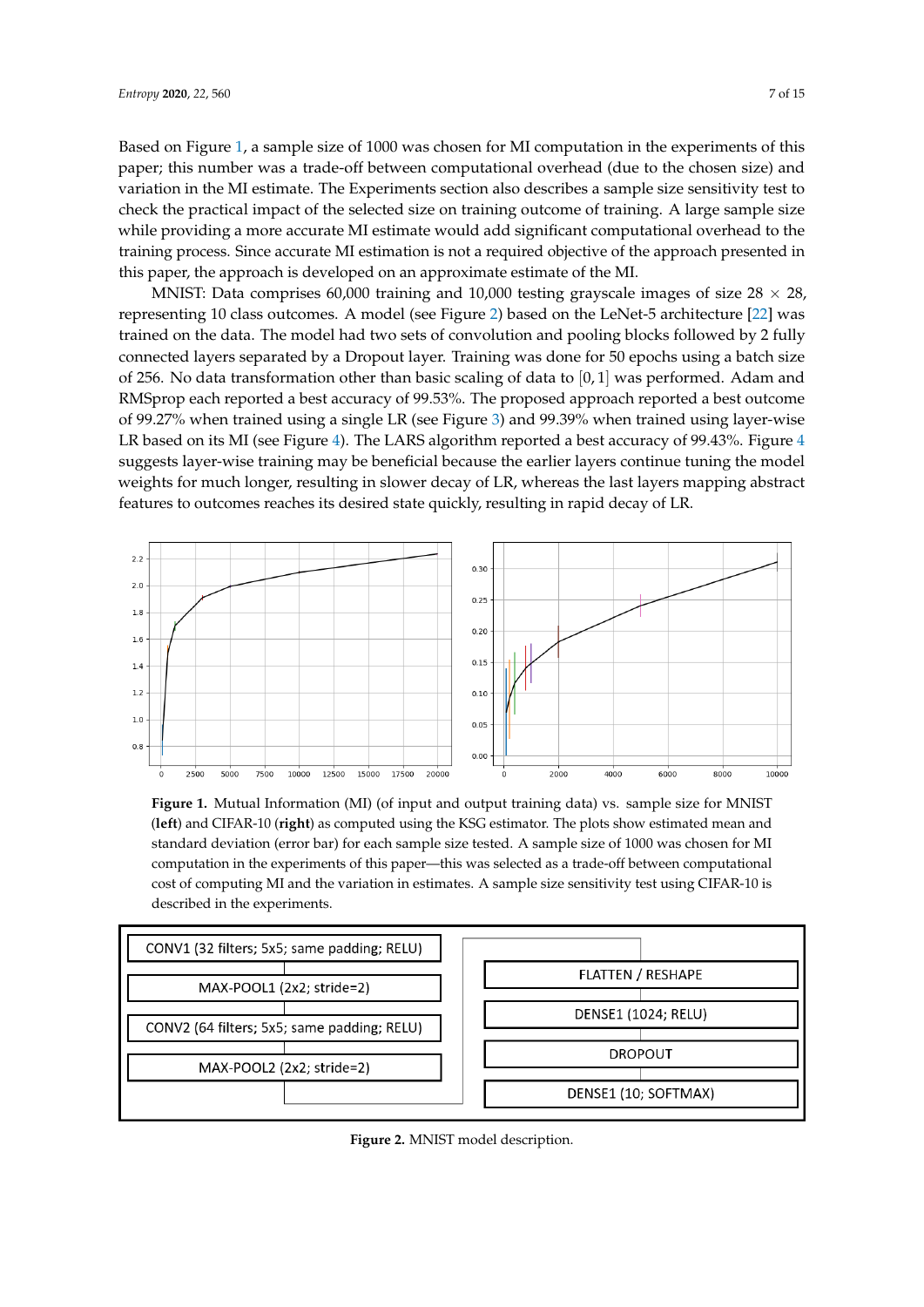<span id="page-7-0"></span>

**Figure 3.** MNIST (Model based on LeNet-5): Accuracy and LR plots using the proposed approach and single model-level LR in [0.0001, 0.2]. The proposed approach produced a best test accuracy of 99.27% in 50 epochs, compared to the best alternative of 99.53% obtained using both Adam and RMSprop. Best outcomes from 3 random seed runs are reported.

<span id="page-7-1"></span>

**Figure 4.** MNIST (Model based on LeNet-5): Accuracy and LR plots using the proposed approach and layer-wise LR in [0.0001, 0.2]. The proposed approach produced a best test accuracy of 99.39% in 50 epochs, compared to the best alternative of 99.43% obtained using LARS. Best outcomes from 3 random seed runs are reported.

CIFAR10: Data comprises 50,000 training and 10,000 test color images of size 32  $\times$  32, representing 10 class outcomes. The data was first trained with a model based on the AllConvNet architecture proposed in [\[25\]](#page-14-15). The model implementation used the All-CNN-C architecture from the paper. However, no data augmentation was used. The model implementation used dropout (50%) only after max-pooling layers, no L2 regularization for weights, a fixed momentum value of 0.9, Nesterov acceleration, and a batch size of 256; these choices were made based on preliminary tests. Moreover, these tests suggested that setting *C*2 = 1 leads to a very quick LR decay; so for this data set, *C*2 was set to 0.01 (experimentally determined) to determine LRRT parameters. As in the cited paper, training was done for 350 epochs. Adam and RMSprop reported best accuracies of 87.84% and 88.13%, respectively.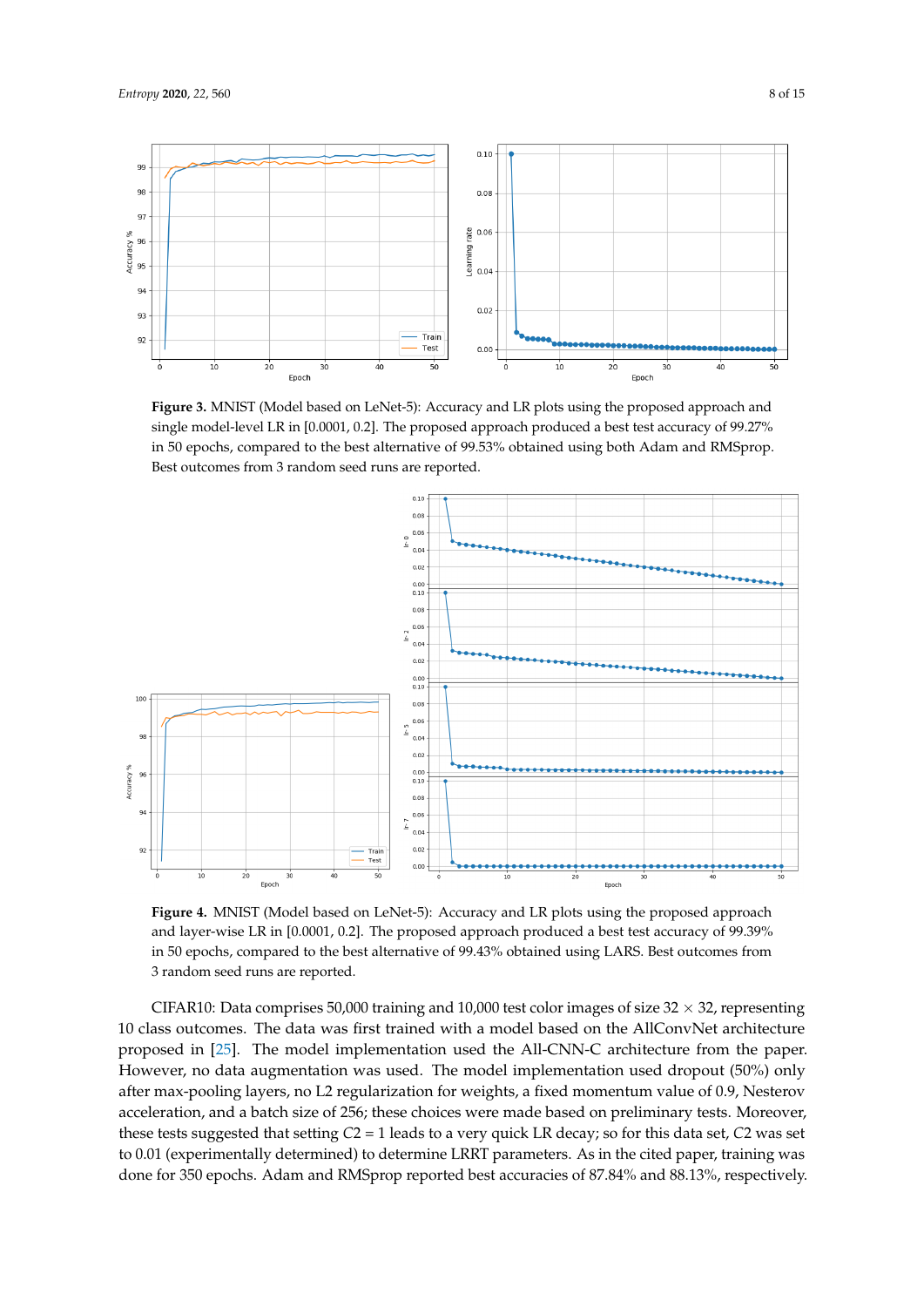The proposed approach reached 88.86% when trained with a single LR for the entire model (see Figure [5\)](#page-8-0) and 87.77% when trained layer-wise (see Figure [6\)](#page-8-1). The deviation between the best and worst outcomes of the proposed approach was just under 1%. LARS reported a best outcome of 77.03% if weight-decay was not used, to enable a fair comparison with proposed and other approaches. If weight decay was included, LARS could obtain a best outcome of 89.91% across 3 runs. In comparison, the best layer-wise outcome of the proposed approach, with further manual tuning of parameters but without weight decay, was 88.79%.

<span id="page-8-0"></span>

**Figure 5.** CIFAR10 (AllConvNet): Accuracy and LR plots using the proposed approach and a single model-level LR in [0.00075, 0.04]. The proposed approach produced a best test accuracy of 88.86% in 350 epochs, compared to the best alternative of 88.13% obtained using RMSprop. Best outcomes from 3 random seed runs are reported.

<span id="page-8-1"></span>

**Figure 6.** CIFAR10 (AllConvNet): Accuracy and LR plots using the proposed approach and layer-wise LR in [0.00075, 0.04]. The proposed approach produced a best test accuracy of 87.77% in 350 epochs, compared to the best alternative of 77.03% obtained using LARS. Best outcomes from 3 random seed runs are reported.

Experiments until now used Keras/Tensorflow implementations of different models; those that follow are based of standard PyTorch model implementations. As a next step, CIFAR10 data was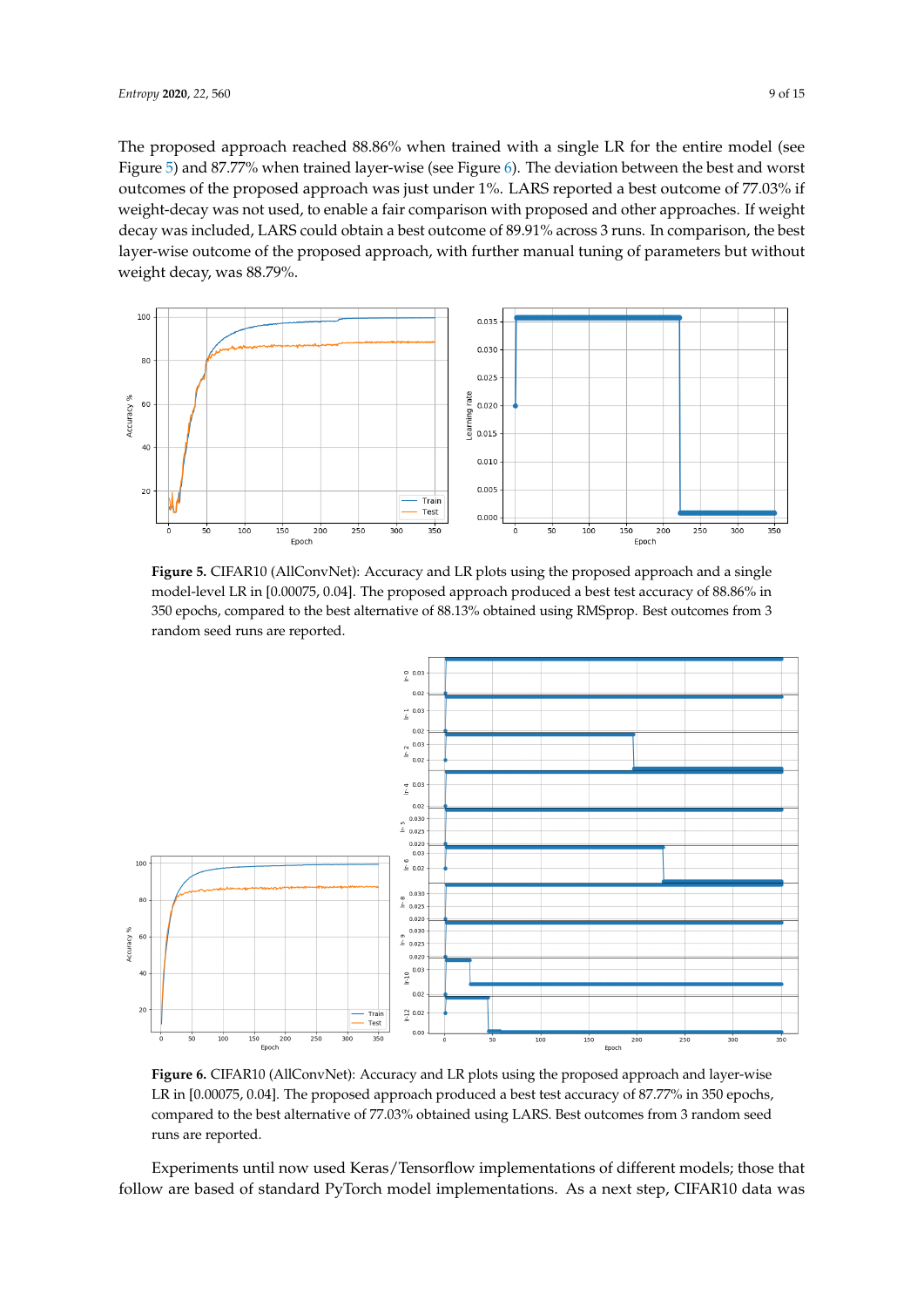also subject to training and evaluation with the VGG-16 architecture. Standard training choices of a batch-size of 256, weight-decay of 5  $\times$   $10^{-4}$ , momentum of 0.9 and basic data transformations through random-crops and random horizontal flips were used. Training was performed for 200 epochs with a batch size of 256. Preliminary tests suggested that *C*2 needed to be set to 0.005, to prevent an overly quick LR decay. The outcome of the LRRT was then used to train the model using the proposed approach. Adam reached a best accuracy of 89.62%, while RMSprop could reach a best accuracy of 87.17%. The proposed approach reached 92.21%. A plot of the accuracy and the LR is shown in Figure [7.](#page-9-0) A step-decay-LR SGD approach that decayed the LR by 2 every 30 epochs was found to be the best alternative, reaching 92.58%. The proposed MI-based SGD approach was very similar to the step-decay-LR SGD in terms of speed, with the former reaching 91% and 92% at epochs 65 and 102, respectively, while the latter reached these milestones at epochs 64 and 97, respectively.

<span id="page-9-0"></span>

**Figure 7.** CIFAR10 (VGG16): Accuracy and LR plots using the proposed approach and and a single model-level LR in [0.0003, 0.07]. The proposed approach produced a best test accuracy of 92.21% in 200 epochs, compared to the best alternative of 92.58% obtained using SGD with fixed LR decay policy. Best outcomes from 3 random seed runs are reported.

Experiments in this paper use a sample size of 1000 data samples to estimate MI during every epoch of the training process. To test the sensitivity of the accuracy outcomes on the sample size of the data used for MI computation, the CIFAR10 data with VGG16 model was tested with two other sample sizes: half of that used for experiments in this paper (500) and double of that used for the experiments in this paper (2000). As with all other experiments in this paper, all numbers reported here are best outcomes of three random seed runs. First, the previously estimated parameters (from the experiment above) were applied in both cases. This would be indicative of the sensitivity of the accuracy outcome on Algorithm [1](#page-3-0) with a fixed parameter set but different MI sample sizes. Using a sample size of 500 produced a best test accuracy of 92.37% and using a sample size of 2000 resulted in a best test accuracy of 92.26%. The maximum variability in test accuracies between runs, in both cases, was under 1.7%.

Next, the parameters used were re-estimated using the different sample sizes (with the same value of C2 used above) and the accuracy outcomes were tested again. This would primarily indicate the sensitivity of Algorithm [2](#page-4-0) on MI sample size, but also performs a second sensitivity evaluation of Algorithm [1,](#page-3-0) with the new set of parameters found. Using both a sample size of 500 and 2000, near identical parameter outcomes for each of ( $LR_{min} = 0.0003$ ,  $LR_{max} = 0.06$ ,  $LR_{top} = 0.02$ ,  $\epsilon =$ 0.00054) were obtained; these were almost identical to those obtained earlier using a sample size of 1000 ( $LR_{min}$  = 0.0003,  $LR_{max}$  = 0.07,  $LR_{top}$  = 0.01,  $\epsilon$  = 0.00048). Subsequent execution of Algorithm [1,](#page-3-0) with the new parameters, produced a best test accuracy of 92.76% with a sample size of 500 and 92.23% with a sample size of 2000, with an inter-run variability of  $\sim$ 1% in both cases. The best accuracy of 92.76% is marginally higher than the best outcome obtained across all other approaches. These outcomes suggest that (a) using a small sample size for MI computation does not affect performance of the proposed approach; it would make computational overhead due to MI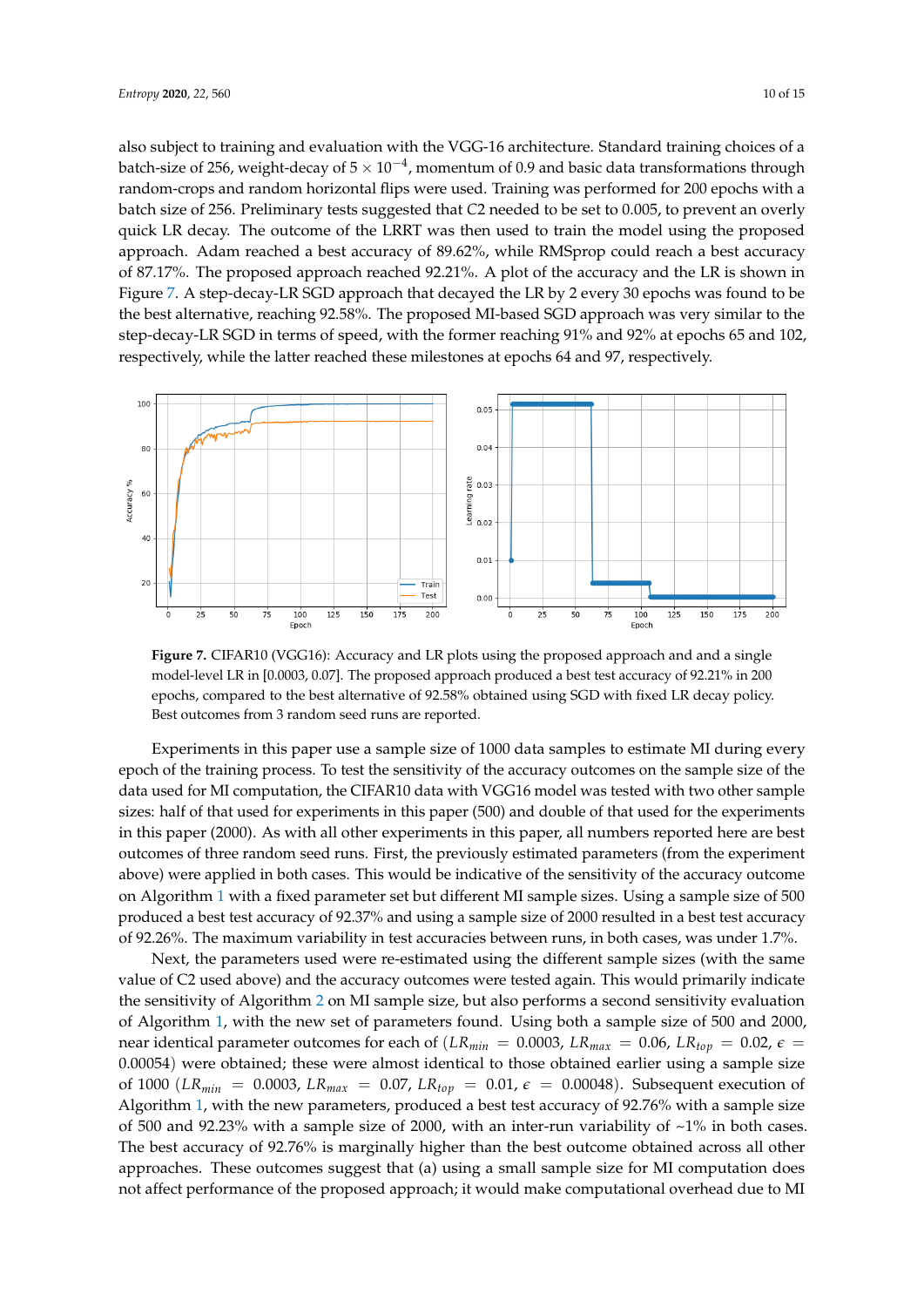computation negligible, and (b) the proposed approach is relatively robust to the sample size chosen for per-epoch MI computation. It is likely that the use of a small but representative sample of the training data along with the use of relative MI metrics affords this capacity to the proposed approach. It must be noted in this context that accurate MI estimation is not the goal of this paper; efficient automation of the training process, using MI, is realized by the proposed approach.

CIFAR100: Data comprises 50,000 training and 10,000 testing color images of size  $32 \times 32$ , representing 100 class outcomes. Experiments were conducted using the Wide-Resnet-28-10 architecture, proposed in [\[28\]](#page-14-18). Training was done for 200 epochs using a batch size of 128. Adam reported a best case performance of 75.02% while RMSprop performed comparably at 74.74%. The proposed approach reached 81.25%. The author's code (baseline) and fixed LR-decay policy reached 81.76%. While the proposed approach was competitive, it was also faster in that it reached 80% and 81% accuracy in 93 and 107 epochs respectively compared to the fixed LR policy used by the author which took 121 and 130 epochs respectively to reach the same levels. Plots of the accuracy and the LR over training are shown in Figure [8.](#page-10-0)

<span id="page-10-0"></span>

**Figure 8.** CIFAR100 (Wide-Resnet-28-10): Accuracy and LR plots using the proposed approach and a single model-level LR in [0.0003, 0.07]. The proposed approach produced a best test accuracy of 81.25% in 200 epochs, compared to the best alternative of 81.76% obtained using SGD with a fixed LR decay policy. The proposed approach reached top-level accuracies 10–15% faster than the alternative. Best outcomes from 3 random seed runs are reported.

Imagenet-1K: Data comprises 1.2 Million training and 50,000 test color images, representing 1000 class outcomes. Experiments were conducted using the Resnet-50 model architecture proposed in [\[29\]](#page-14-19). Training was done for 100 epochs using a batch size of 256. Standard data transformations through resizing to desired size, random-crops, and random horizontal flips were used. Preliminary tests observed the MI growth over a few epochs and when compared to the desired theoretical upper bound, determined that using a value of 30 for *C*1 in the LRRT would be appropriate. For this data set, the proposed approach was compared with Adam and a widely used fixed LR-decay policy involving starting from a LR of 0.1 and stepping-down the LR by a factor of 0.1 every 30 epochs. Adam reported a best test accuracy of 69.82% only. The fixed LR-decay policy reached 75.57%. The proposed approach reached 76.05% for the same extent of training, which is competitive with state-of-the-art outcomes [\[4\]](#page-13-3) on this data set. Plots of the accuracy and the LR over training are shown in Figure [9.](#page-11-0)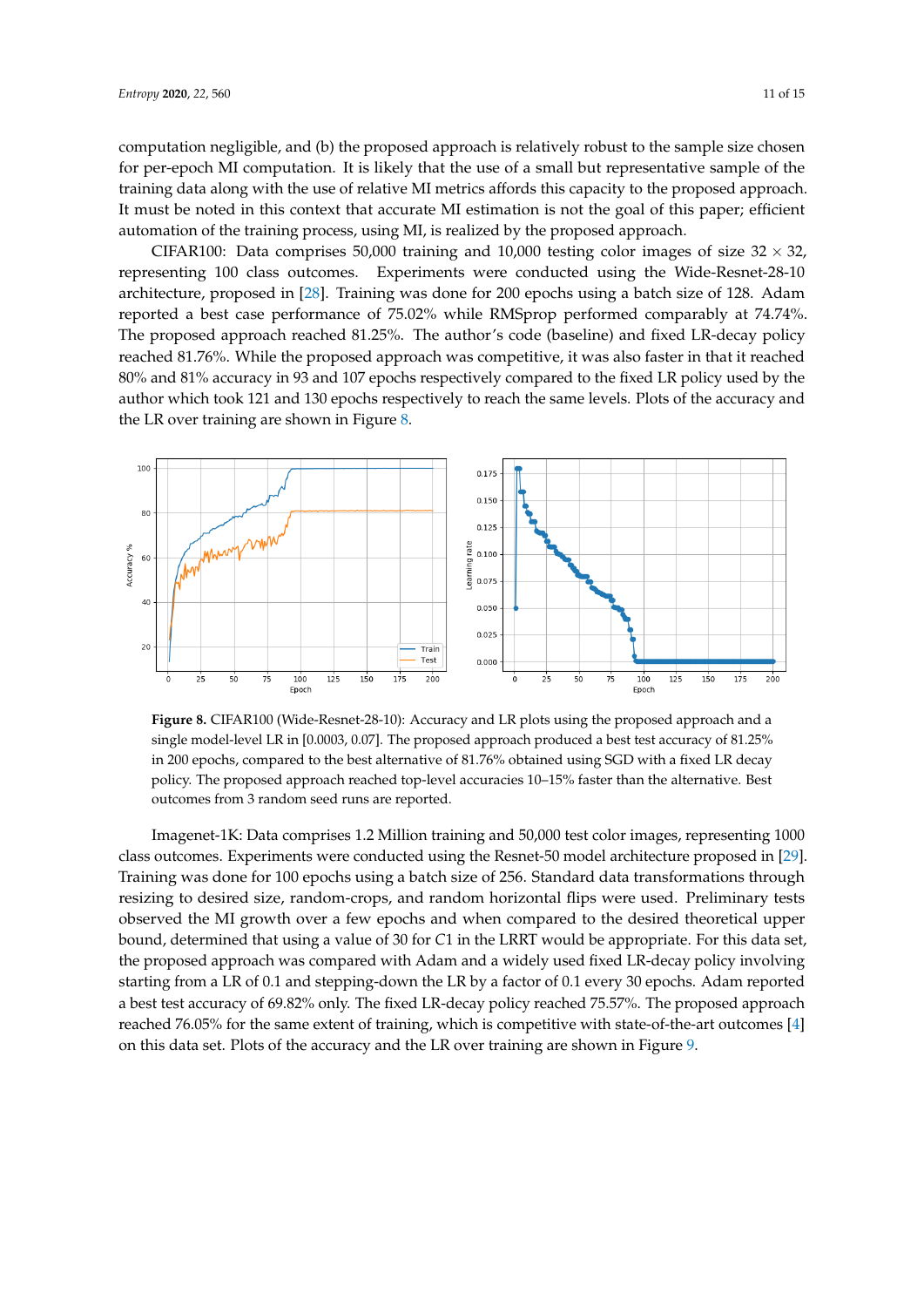

<span id="page-11-0"></span>

**Figure 9.** Imagenet-1K (Resnet-50): Accuracy and LR plots using the proposed approach and a single model-level LR in [0.0005, 0.1]. The proposed approach produced a best test accuracy of 76.05% in 100 epochs, compared to the best alternative of 75.57% obtained using SGD with a fixed LR decay policy. Best outcomes from 3 random seed runs are reported.

#### **5. Discussion**

Algorithm [2](#page-4-0) presented an approach to automatic selection of hyperparameters for training the deep neural network model using Algorithm [1.](#page-3-0) The default values of C1 and C2 in Algorithm [2](#page-4-0) generally work well across models and data sets. In cases where the data set is large or complex (e.g., characterized by slow accuracy growth) or the number of epochs is small or very large, C1 and C2 may need to be set to different values, to obtain better outcomes than alternative approaches. In this paper, this was done empirically. The experiments in this paper suggest that Algorithm [2](#page-4-0) needs further understanding in terms of automatic setting of C1 and C2 while considering the number of epochs of training available and data set complexity, to enable it to be fully automated in all possible application scenarios, while also producing the best outcomes. This requires separate exploration and is intended to be pursued as a future extension of this work.

Experiments of this paper demonstrated the need for tuning of hyperparameters for every approach, including the state of the art in adaptive LR algorithms, e.g., Adam and RMSprop. Algorithm [1](#page-3-0) presented an MI-based automated training approach for deep neural networks. It required the definition of three parameters: the LR bounds and a significance threshold to control the decay of the LR (the fourth parameter, *LRtop*, is optional). These were set by performing a LR range test, presented in Algorithm [2.](#page-4-0) The definition of bounds instead of a single starting LR alone was done to explore dynamic LR adaptation (both increase and decrease of LR during training) in response to changes to other hyperparameters (e.g., batch-size) or other factors (e.g., computational resources). A preliminary foray in this direction was documented in [\[18\]](#page-14-8), but much more exploration is intended as part of future work. Algorithm [2](#page-4-0) also has a couple of parameters (C1 and C2) that control the actual selection of the LR bounds within which Algorithm [1](#page-3-0) operates. Considering this aspect, unlike alternative training approaches, the proposed approach pushes parameter selection one level above in the hierarchy, i.e., it uses (default or other coarse) values for C1 and C2 that in turn do hyperparameter bound selection (done by Algorithm [2\)](#page-4-0) for the actual training algorithm (Algorithm [1\)](#page-3-0). It is possible that this meta-level parameter selection strategy will enable reduced sensitivity of outcomes on the values selected; this hypothesis will be verified alongside the proposed future extension stated above.

This paper explores the use MI-based metrics to automate the LR decay in SGD training of deep neural networks. The experiments compare the proposed approach to state of the art adaptive LR methods as well as widely used fixed LR decay policies for SGD. In comparison with the fixed LR policies, the proposed approach is competitive or better in terms of accuracy or convergence speed because it prevents unnecessary dwelling or insufficient exploration of the search space by using a performance-based metric over a manually set policy. In terms of the specific performance metric,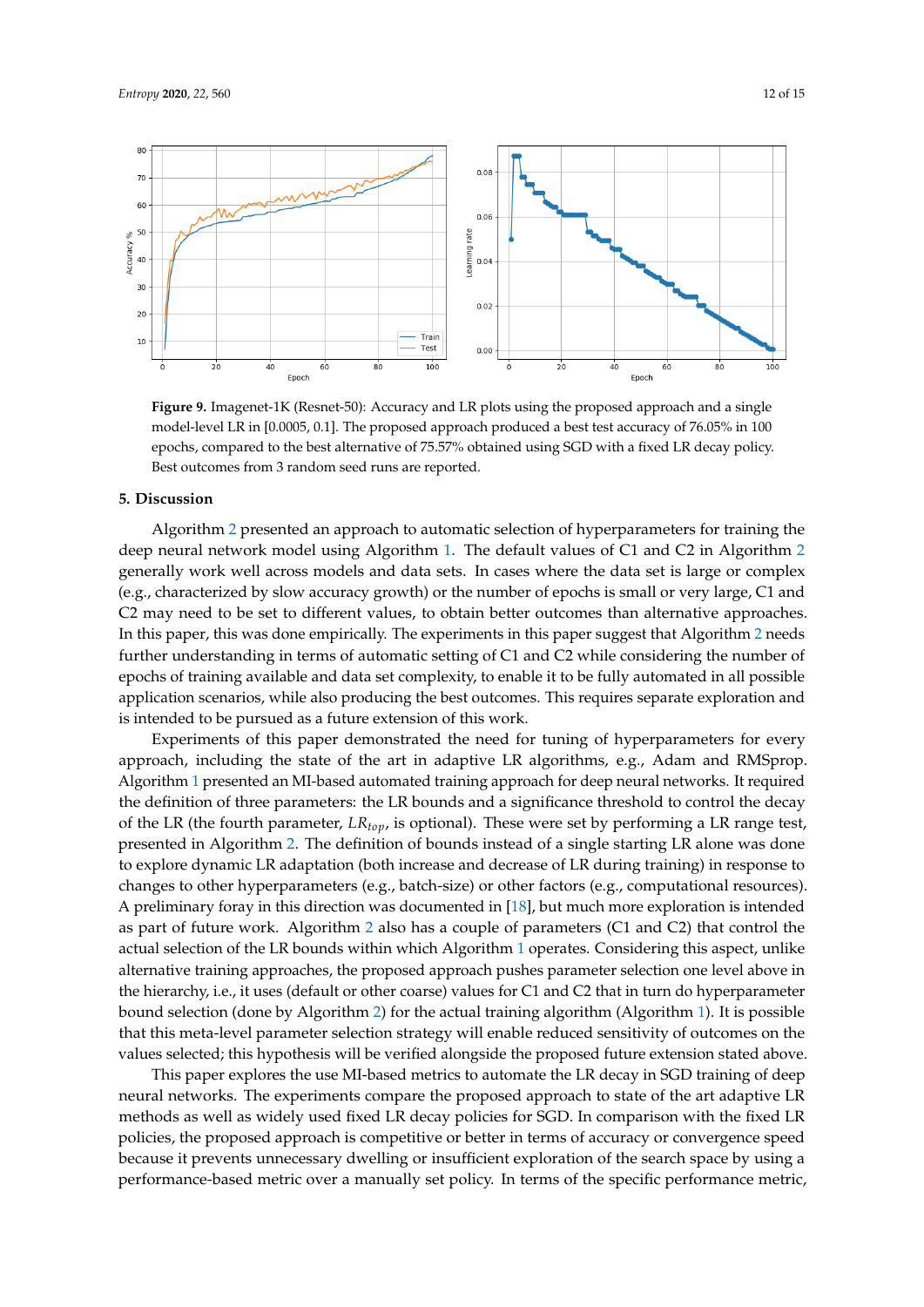the use of MI-based performance metrics, at the minimum, affords a layer-wise training capability over the use of a metric such as the training accuracy. The proposed approach to SGD training of neural networks perform favorably in comparison with state-of-the-art gradient-based adaptive LR approaches like Adam, RMSprop, etc. Recent works have attempted to explain this finding [\[30\]](#page-14-20) and also exploit it [\[31\]](#page-14-21) in training deep neural network models. The former paper found that for problems where the number of parameters exceeds the number of data points, adaptive gradient methods generalize poorly compared to SGD, even if the training performance suggests otherwise. The paper attributes this to a tendency of adaptive gradient methods to overfit features that happen to have no value towards generalization. They also point out that adaptive gradient-based methods require similar amounts of hyperparameter tuning as compared to other approaches; this was observed in the experiments of this paper as well.

While experiments in this paper were developed and tested in an image classification application context, an experiment was conducted to understand if the proposed approach would also work in a regression context. A recently collated temperature prediction data set [\[32\]](#page-14-22) was used to test if the proposed approach could train neural network models for regression problems. The paper uses two identification attributes (station and time), fourteen numerical weather prediction model attributes, two in situ temperature observations and five geographical attributes to forecast maximum and minimum next-day temperatures. A total of 7750 data with 25 attributes were provided; the data spanned the years 2013 to 2017. For the purposes of this experiment, data from 2013 to 2016 (80% of the entire data set) was used to train a neural network model, which was used to predict the minimum and maximum temperatures for each data instance in 2017 (20% of the data set). A simple neural network comprising 3 fully connected layers, with 64, 32, and 2 neurons, respectively, was used to perform regression. All neurons used ReLU activations. As with other experiments in this paper, MI estimation per training epoch was done using 1000 data points. As a one time computation on real data, the maximum possible MI was estimated using the entire data set. The model was trained using Adam, RMSprop and the proposed approach, for 2000 epochs. Given the context of a regression problem, the Mean Squared Error was used as a loss metric to perform the optimization and the results report the Mean Absolute Error (MAE) (temperature in degrees Centigrade) in prediction of both minimum and maximum temperature, over the test data subset. Adam and RMSprop were subject to an LR search process to find the best starting LR. As an accuracy measure is not available, the LRRT parameter selection was done using the MI metric, logged simultaneously, demonstrating the flexibility of the LRRT algorithm. The proposed approach followed the steps of the paper in performing an LR Range Test (Algorithm [2\)](#page-4-0) followed by the MI-based SGD training (Algorithm [1\)](#page-3-0). Adam reported a best MAE of 0.97 °C over three random seed runs while RMSprop reported a best MAE of 1 °C. The proposed approach reached a competitive best MAE of 1.32  $°C$  over three random seed runs; its outcome is depicted in Figure [10.](#page-13-9) The deviation between individual outcomes was under 0.03 ◦C in all cases. For the proposed approach, the LR Range Test used  $C_2 = 0.01$ , as was used for CIFAR-10. An aspect that needs further understanding is that the proposed approach was significantly slower than Adam in this experiment; the proposed approach first reached a MAE between 1.3 and 1.4 just after 1160 epochs, whereas Adam had attained a minimum MAE of just under 1  $\degree$ C in the same time. Although the experiment demonstrates of the approach working in a regression problem, further experiments on other data sets and models are required to conclusively quantify the performance of the proposed approach in regression problems and derive insights on the contexts (e.g., model/data complexity) where existing adaptive LR approaches and the proposed MI-based training approach are likely to perform best.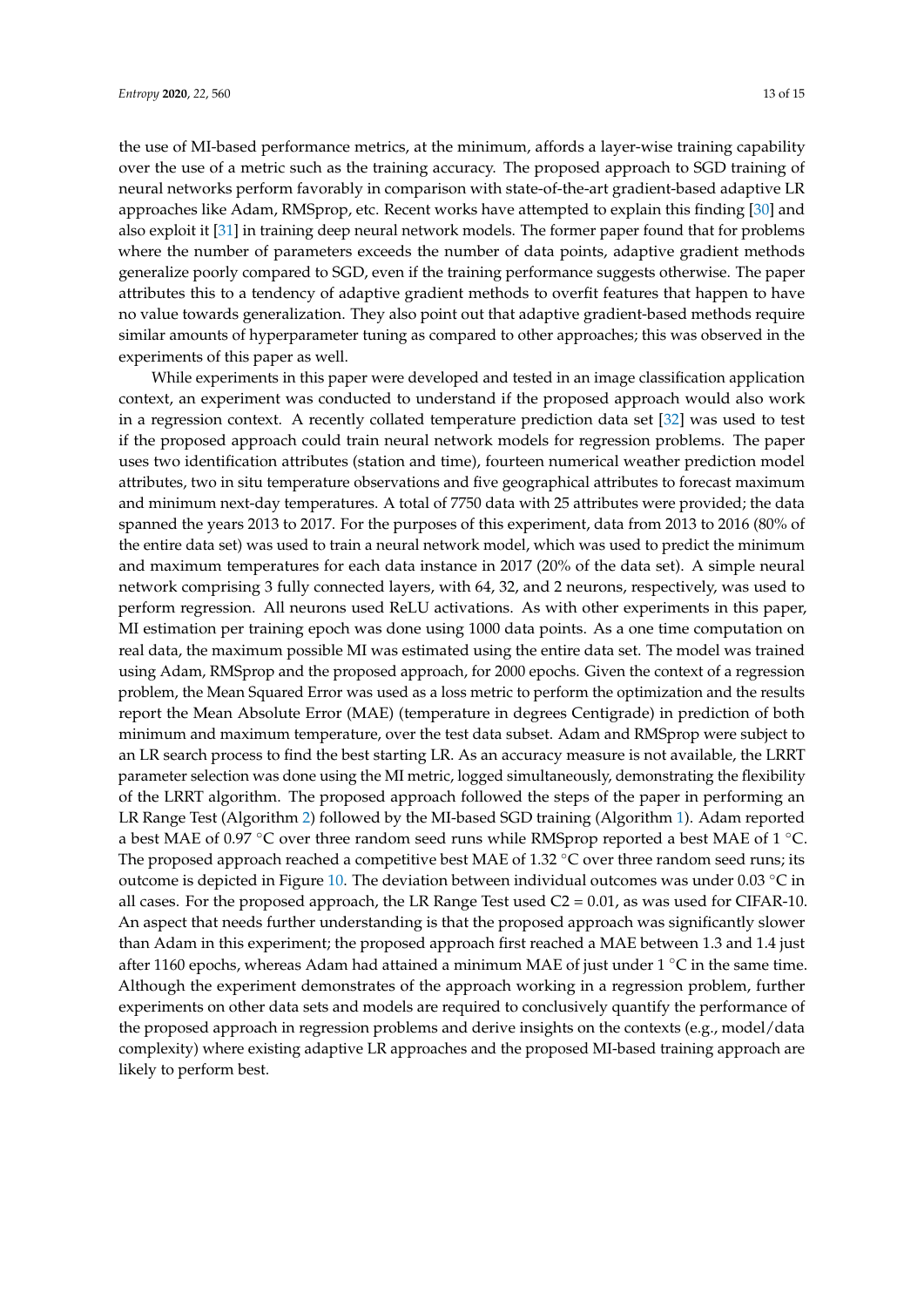<span id="page-13-9"></span>

**Figure 10.** Results of the application of the proposed approach to a temperature prediction (regression problem) data set [\[32\]](#page-14-22). The proposed approach produced a competitive Mean Absolute Error (MAE) of 1.32 ◦C in comparison to the best alternative approach (Adam) which produced an MAE of 0.97 ◦C. Reported numbers are best outcomes of three random seed runs.

## **6. Conclusions**

The paper proposed a novel Mutual Information (MI)-driven, decaying Learning Rate (LR) Stochastic (mini-batch) Gradient Descent (SGD) training approach for Deep Neural Network models. The paper also introduced a novel multimetric LR Range Test to automatically select LR bounds and decay rate parameters for the training algorithm being proposed. Experiments reported demonstrate that the proposed approach produced competitive to better outcomes across data sets, neural network architectures, problem contexts (classification or regression), and training choices. The experiments also demonstrated the ability of using MI for both regular model-wise training and layer-wise training. A more efficient implementation of the MI computation algorithm using GPUs and suitable data structures may enable the application of this approach to wider/deeper neural network models. Overall, the paper demonstrated that MI can be used as a metric for performance-based decaying LR SGD training, leading to competitive outcomes compared to the best alternatives for a range of data sets and models.

**Funding:** This research received no external funding.

**Acknowledgments:** The author dedicates this work to his late mother, Lakshmi Vasudevan. The author is grateful for computing support provided by Koyel Mukherjee and Vaibhav Saxena and for being pointed to the LARS algorithm by Yogish Sabharwal.

**Conflicts of Interest:** The authors declare no conflicts of interest.

## **References**

- <span id="page-13-0"></span>1. He, X.; Zhao, K.; Chu, X. AutoML: A Survey of the State-of-the-Art. *arXiv* **2019**, arXiv:1908.00709.
- <span id="page-13-1"></span>2. Bottou, L. Online Algorithms and Stochastic Approximations. In *Online Learning and Neural Networks*; Cambridge University Press: Cambridge, UK, 1998.
- <span id="page-13-2"></span>3. He, K.; Zhang, X.; Ren, S.; Sun, J. Identity mappings in deep residual networks. *arXiv* **2016**, arXiv:1603.05027.
- <span id="page-13-3"></span>4. Goyal, P.; Dollár, P.; Girshick, R.; Noordhuis, P.; Wesolowski, L.; Kyrola, A.; Tulloch, A.; Jia, Y.; He, K. Accurate, Large Minibatch SGD: Training ImageNet in 1 Hour. *arXiv* **2017**, arXiv:1706.02677.
- <span id="page-13-4"></span>5. Cover, T.M.; Thomas, J.A. *Elements of Information Theory*; Wiley: Hoboken, NJ, USA, 2006.
- <span id="page-13-5"></span>6. Ruder, S. An overview of gradient descent optimization algorithms. *arXiv* **2016**, arXiv:1609.04747.
- <span id="page-13-6"></span>7. Duchi, J.; Hazan, E.; Singer, Y. Adaptive subgradient methods for online learning and stochastic optimization. *J. Mach. Learn. Res.* **2011**, *12*, 2121–2159.
- <span id="page-13-7"></span>8. Zeiler, M. ADADELTA: An Adaptive Learning Rate Method. *arXiv* **2012**, arXiv:1212.5701.
- <span id="page-13-8"></span>9. Tieleman, T.; Hinton, G. Lecture 6.5-rmsprop: Divide the gradient by a running average of its recent magnitude. In *Neural Networks for Machine Learning*; COURSERA: Mountain View, CA, USA, 2012.